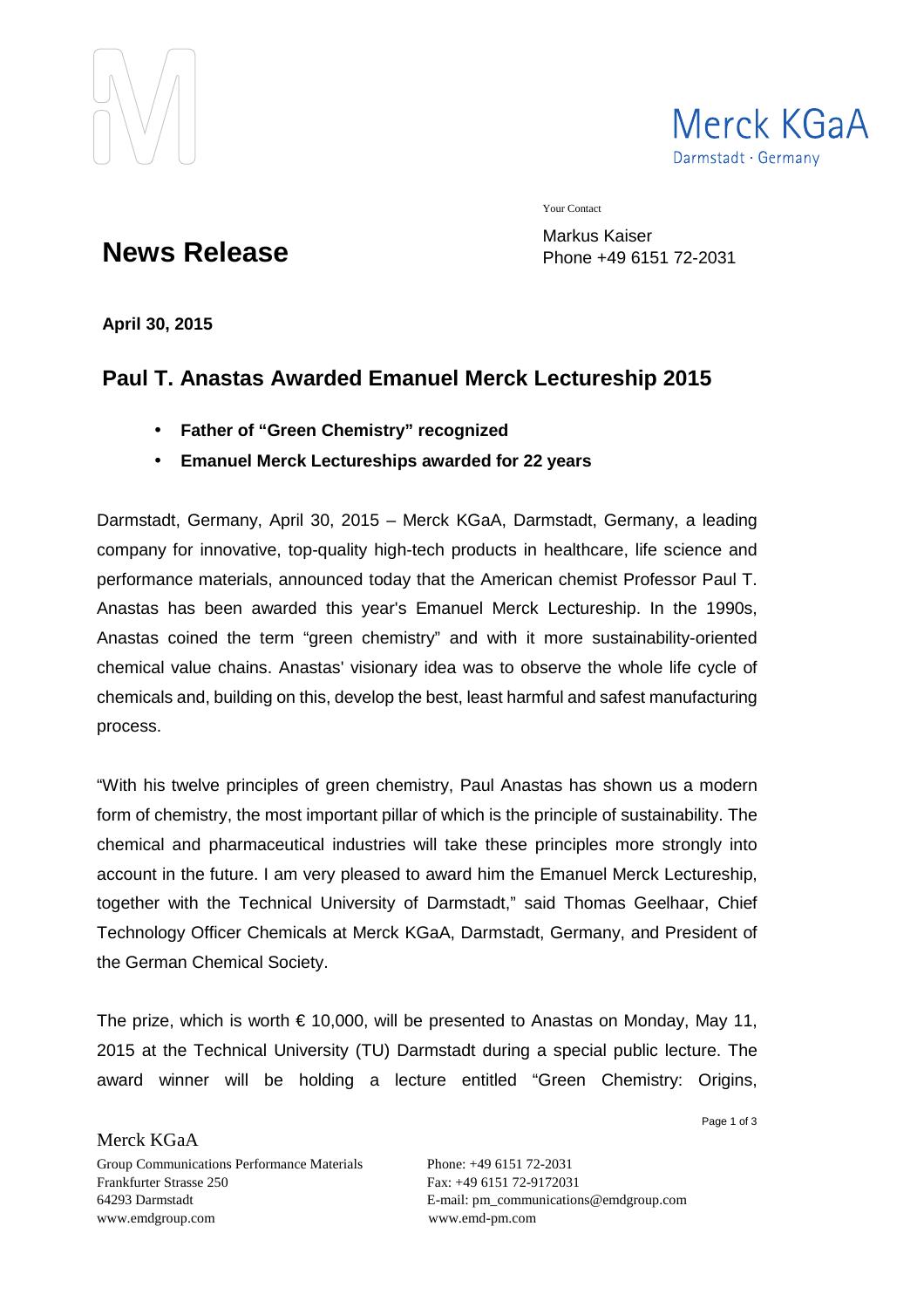



## **News Release**

Accomplishments, and Future Directions" at 5:00 p.m. in the Kekulé Hall of the Chemistry Department. On the following day, Anastas will hold two further lectures at the TU Darmstadt.

U.S. President Barack Obama recognized Anastas' pioneering role in 2009 by naming him Assistant Administrator of the U.S. Environmental Protection Agency's (EPA) Office of Research and Development. Anastas went on to work at the U.S. Office of Science and Technology Policy and became Director of the American Chemical Society Green Chemistry Institute in Washington, D.C. Paul Anastas (http://www.chem.yale.edu/faculty/anastas.html) began teaching at Yale University in New Haven in 2007. Five years later, he became Director of the Center for Green Chemistry and Green Engineering.

Nearly a quarter of a century ago, many people thought the notion of green chemistry to be fairly questionable. Since then, it has been receiving growing attention. In green chemistry, the goal is to design reaction processes and products that are manufactured, used and disposed of in a way that produces as little waste as possible. Waste should also cause as little harm as possible. According to Anastas, prevention is better than disposal.



Caption: Paul T. Anastas has been awarded this year's Emanuel Merck Lectureship.